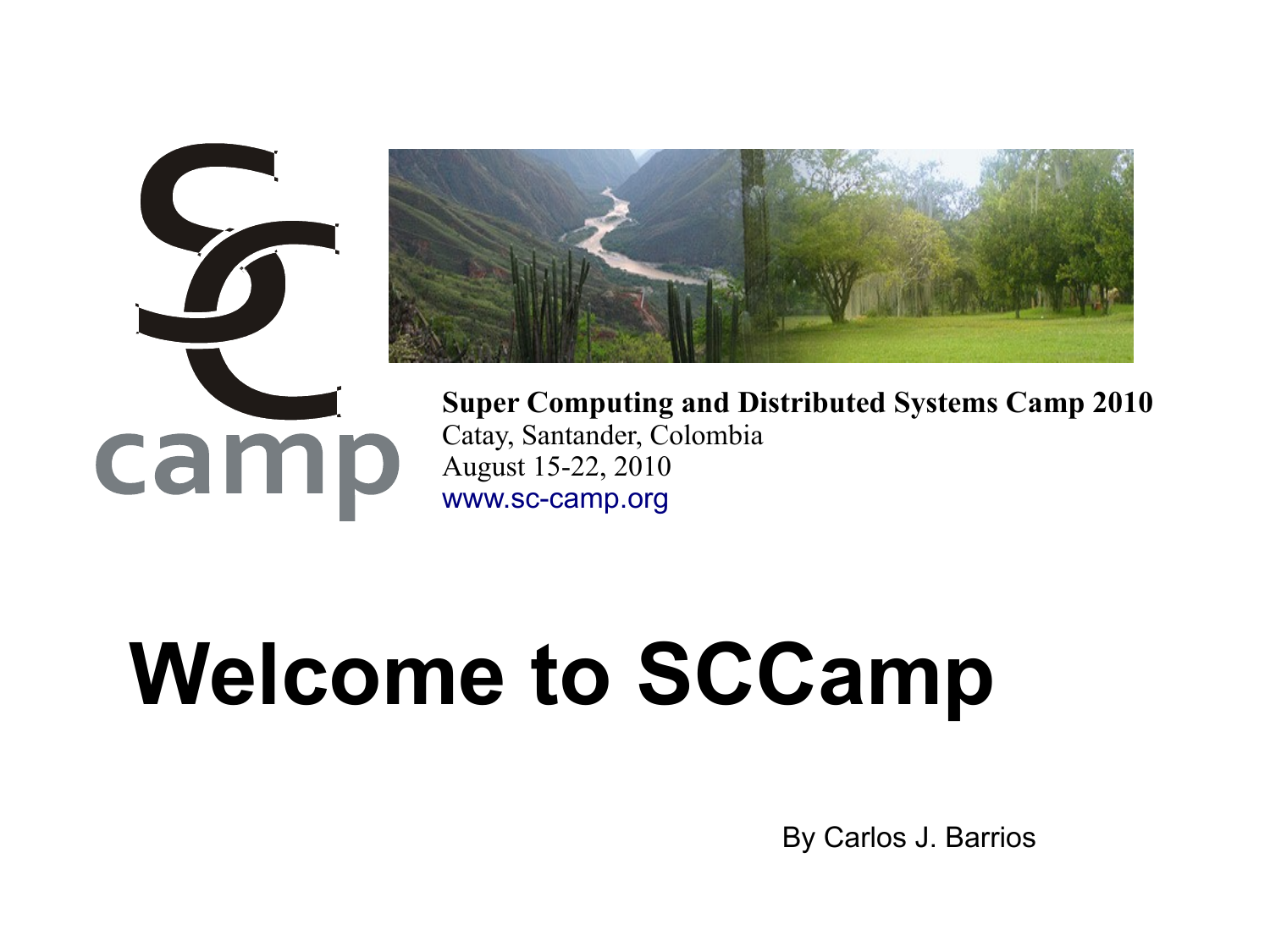**SC-Camp is an initiative of researchers to ofer to undergraduate and master students a stateof-the-art knowledge upon High Performance and Distributed Computing topics.**

#### **SCCAMP 2010 TOPICS:**

- Scientific Computing
- Cluster Computing
- Multicore Architecture Computing
- Grid Computing
- Scalable Systems
- Cloud Computing
- Ambiant Computing
- Green Computing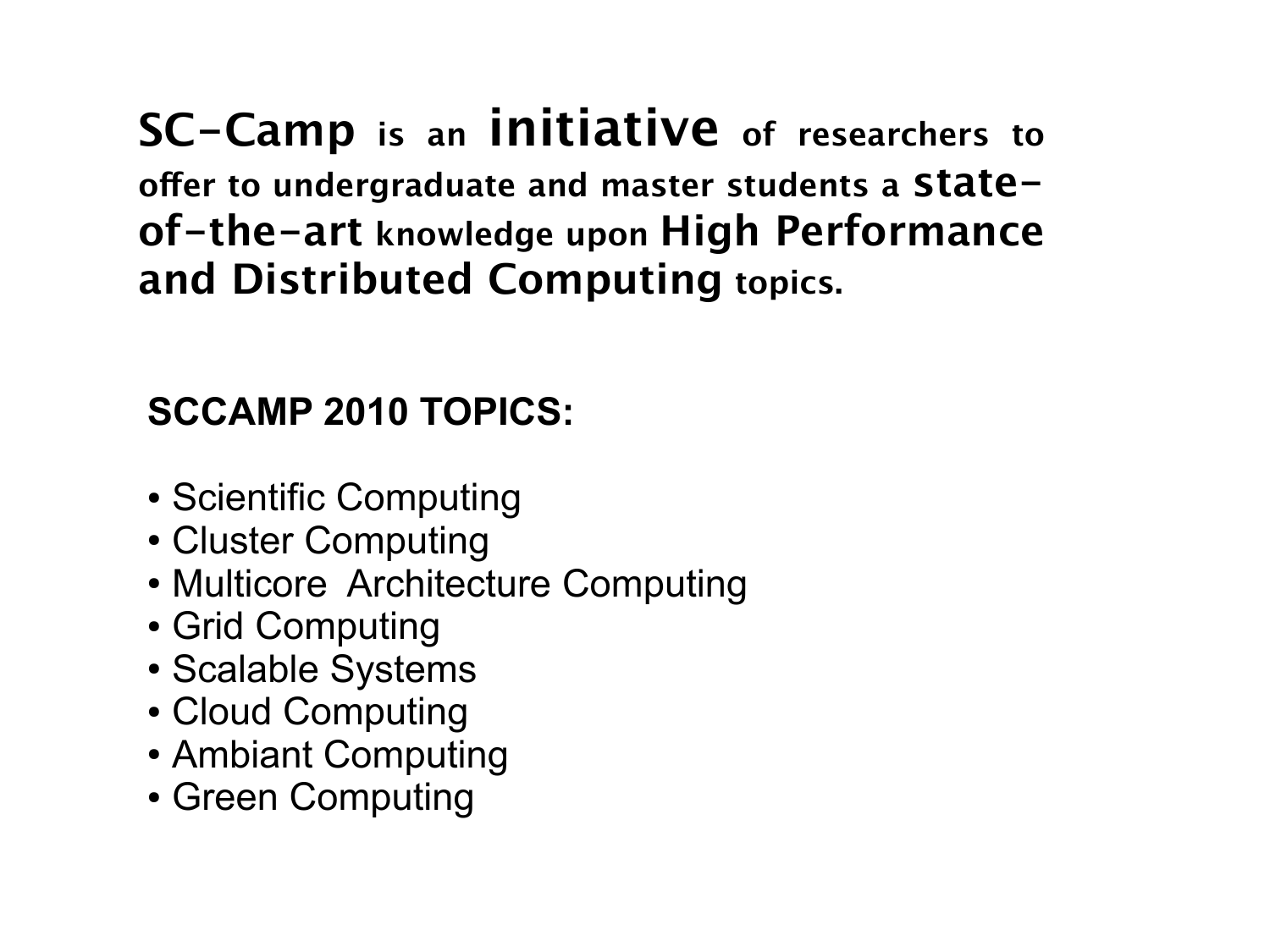#### **Speakers, Lectors, Instructors and Tutors**





#### **Michel Riveill (Ambiant Computing, Distributed Systems)**

**Vice-president of the [Nice-Sophia Antipolis University,](http://www.unice.fr/) in France. Computer Science Professor at Polytech Nice-Sophia** 

**Antipolis University leader of the [Rainbow Team](http://rainbow.i3s.unice.fr/) at I3S Laboratory**

#### **Carlos Varela (Large Scale Systems, Scientifc Computing)**

**Worldwide Computing Lab, RPI, USA Associate Editor and Information Director of the [ACM Computing Surveys](http://www.acm.org/pubs/surveys/) journal, Guest Editor of the [Scientifc Programming](http://iospress.metapress.com/openurl.asp?genre=issue&issn=1058-9244&volume=13&issue=4) journal Associate Professor of Computer Science Department in RPI, USA.**

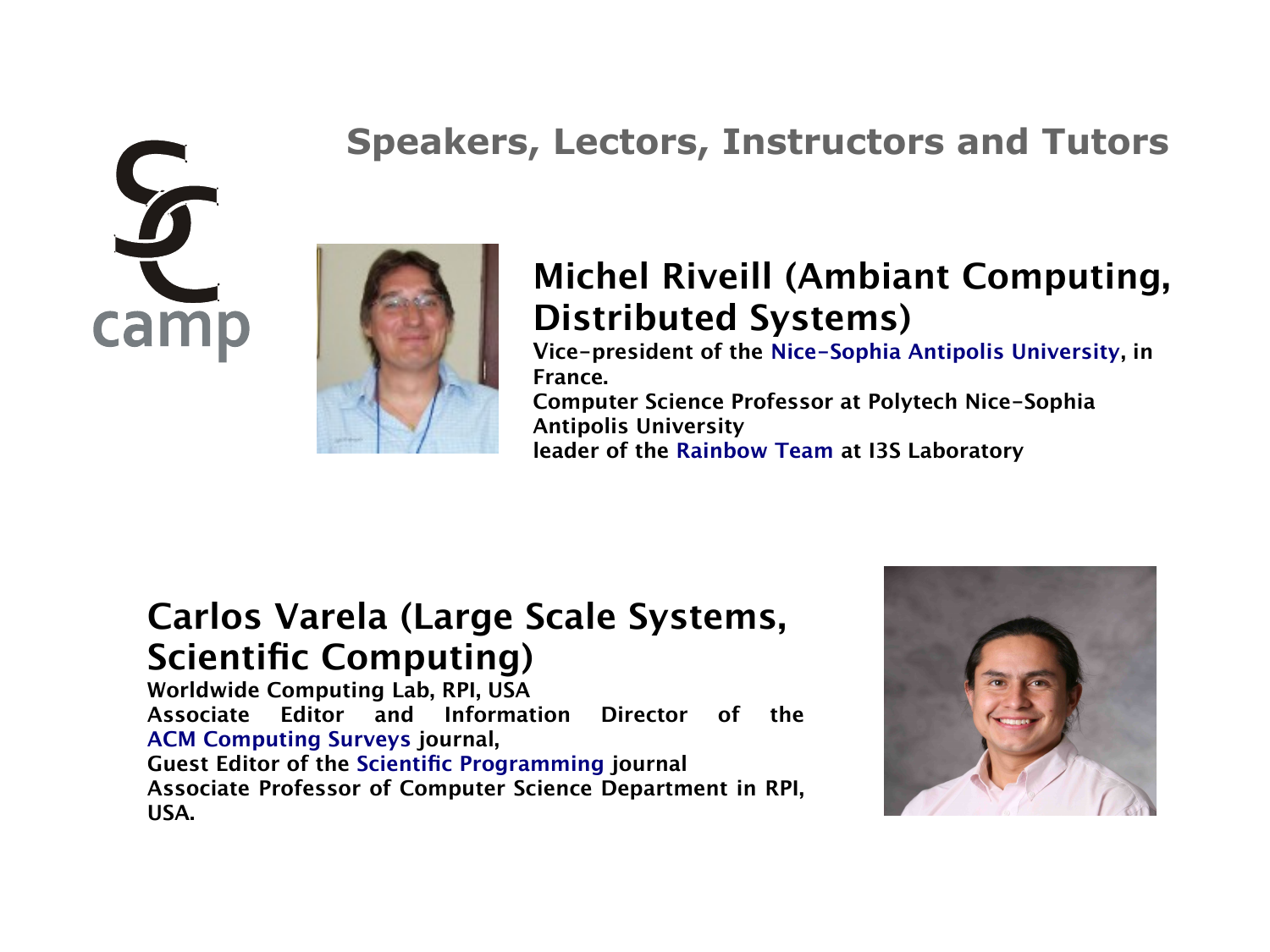# camp



#### **Speakers, Lectors, Instructors and Tutors**

#### **Gilberto Diaz (Cluster Computing, Grid Computing, HPC)**

**CeCalcULA, Universidad de Los Andes, Venezuela Associate Professor ULA, Venezuela International Instructor in HPC and Scientifc Computing** 

#### **Robinson Rivas (Cluster Computing, Grid Computing, HPC)**

**Universidad Central de Venezuela Associate Professor UCV Venezuela Instructor and organizer of contests in HPC and Scientifc Computing** 





#### **Luis Nunez (Scientifc Computing, HPC)**

**Universidad Industrial de Santander, Colombia Universidad de Los Andes, Venezuela Consorcio Lationameircano de Redes Avanzadas, CLARA**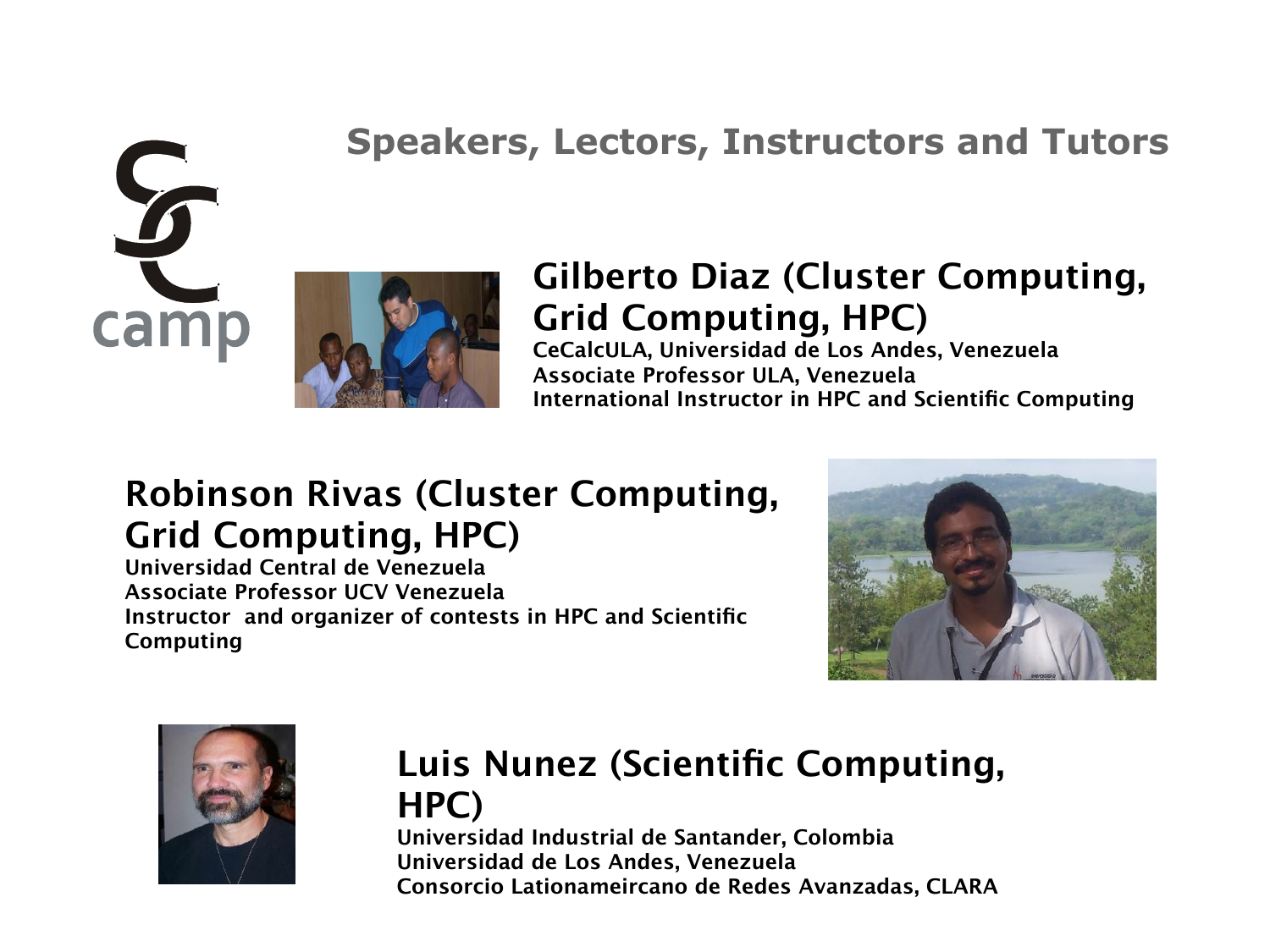camp



#### **Speakers, Lectors, Instructors and Tutors**

#### **Yiannis Georgieu Grid Computing, Green Computing)**

**BULL Corp. France R & D Specialist**

#### **Pedro Velho (Grid Computing, HPC) INRIA RHÔNE-ALPES. France LIG Laboratory, France**





**Carlos Jaime Barrios Hernandez (Scalable Systems, HPC, Scientifc Computing) UIS, Colombia**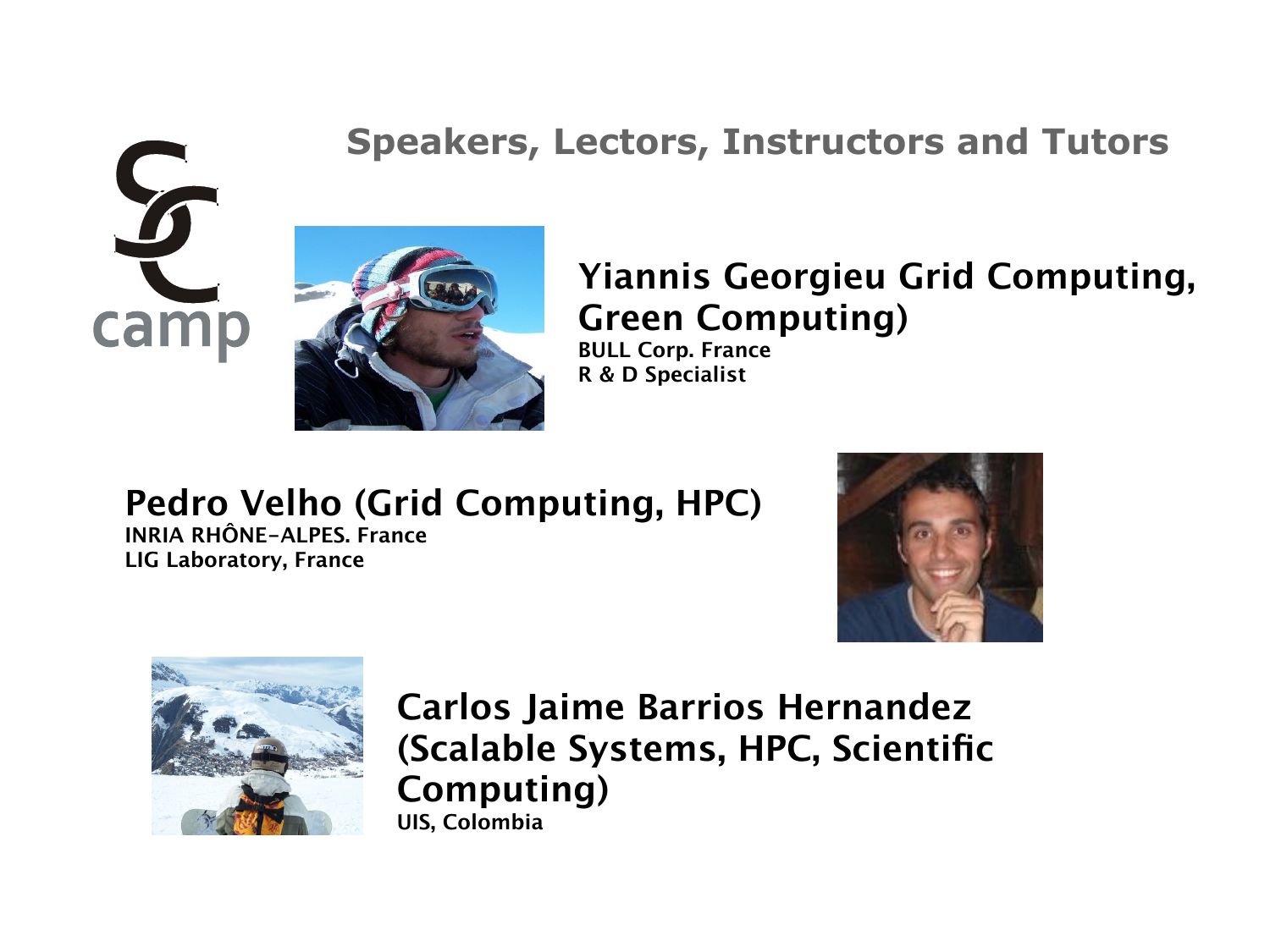

**Special Session**



**Jose Nino (Cloud Computing)** 

**Red Hat Cloud Consortium**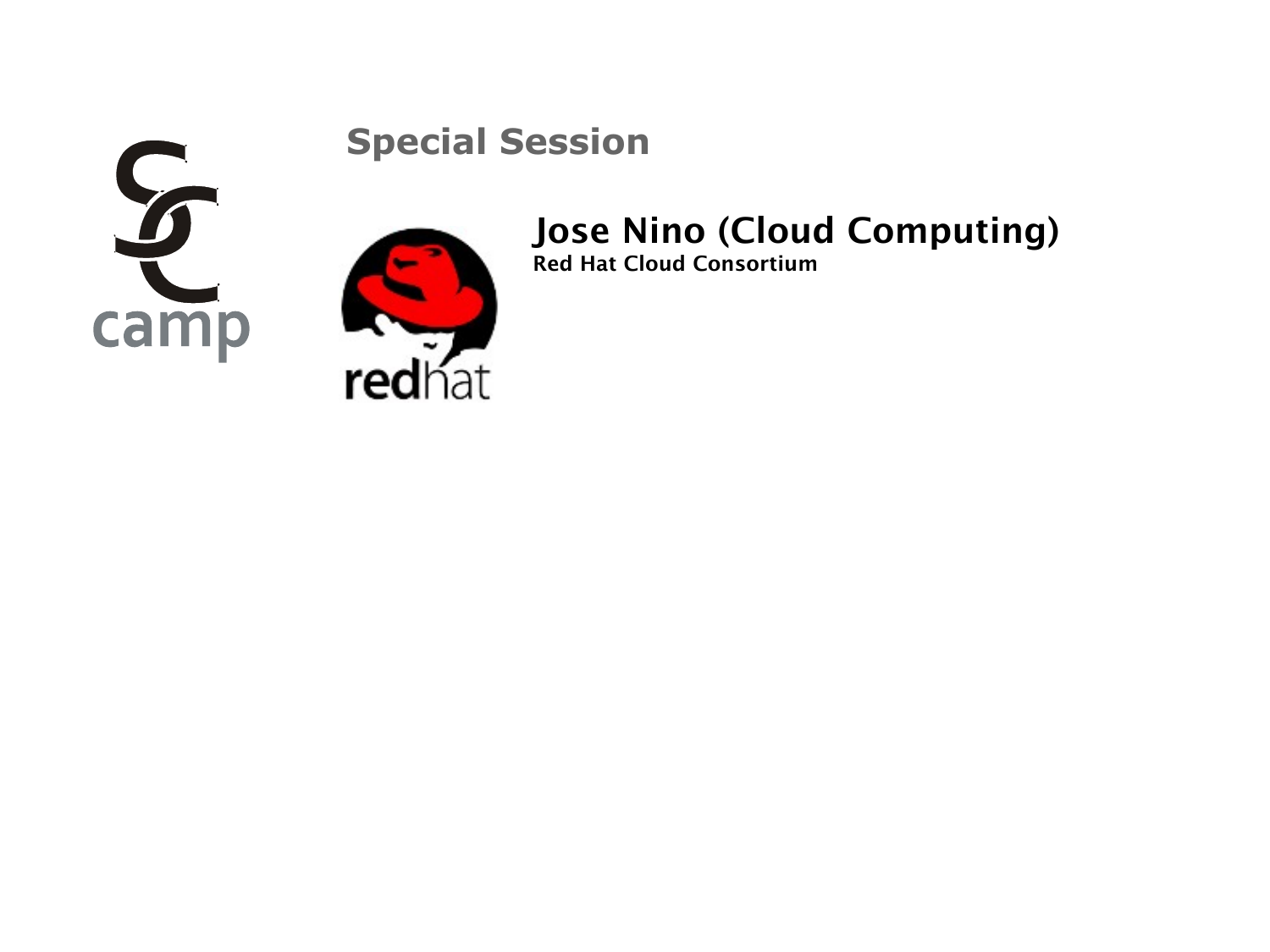

#### **SCCAMP 2010 General Instructions**

- Everyday, sessions start 8:30 and finish 18:00.
- SCCAMP 2010 Identification must be visible.
- It's very important to ENJOY the SCCAMP 2010.